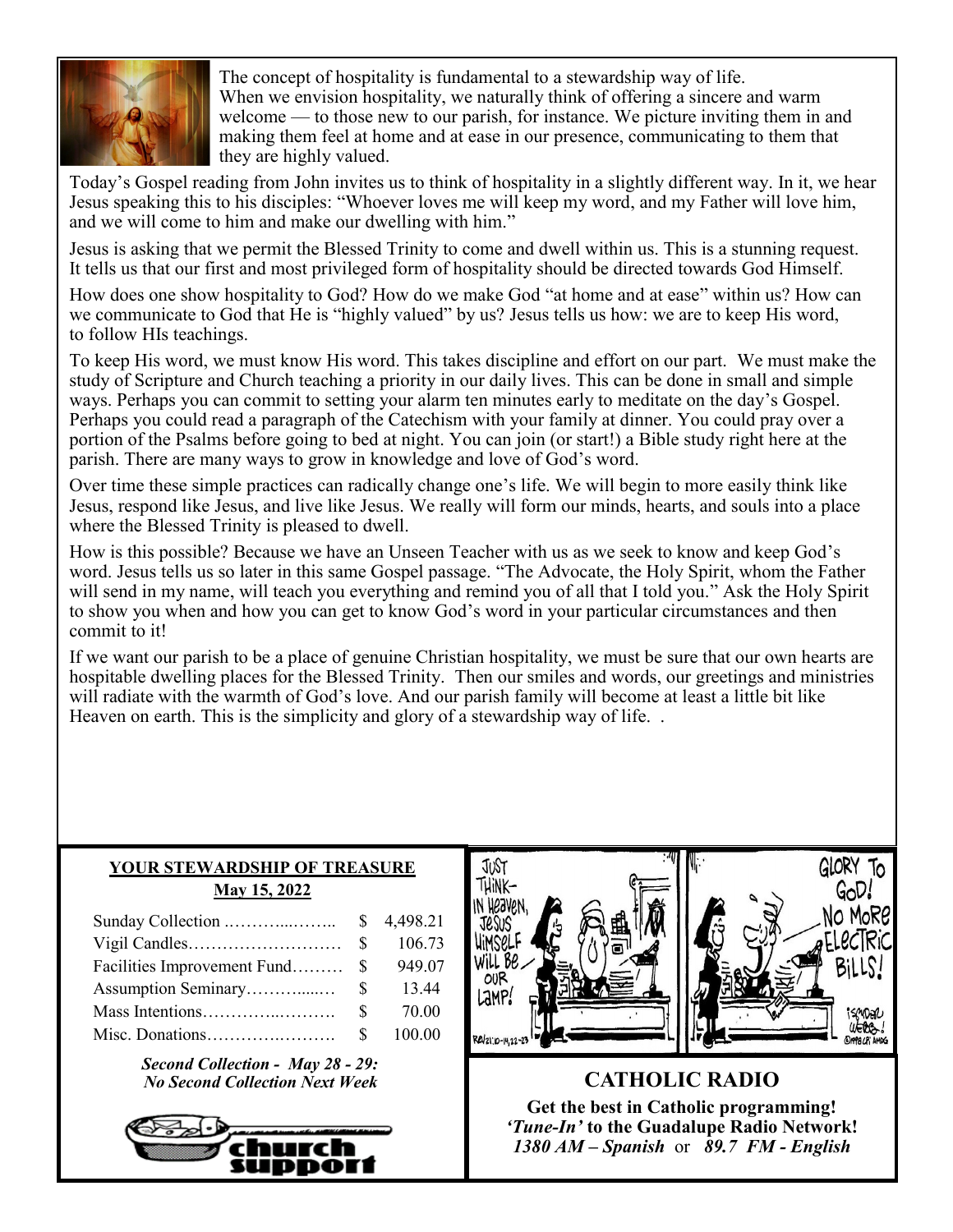## **Sixth Sunday of Easter Page 2**



I'm going to postpone our 'talk' on the Mass until next week. Several parishioners approached me last weekend with some concerns… I thought I would be better to address them now.

**First:** someone was seen going to the Tabernacle after Mass and retrieving a Host for themselves.<br>*WE DO NOT DO THAT!!* If you missed receiving the Eucharist during Mass for whatever reason... ask Father or the Deacon to help by giving you the Eucharist... You  $\vec{DONOT}$  do it yourself.

Next: When you receive Our Lord, the Host is to be consumed immediately. You **DO NOT** take Him back to your pew... You **DO NOT** take Him home... or share Him with another! You consume the Host immediately. One person even for whatever reason… come up with your arms crossed over your chest and receive a blessing. What's so difficult? and...

Finally: It was noted that people do not display reverence to Our Lord present in the Tabernacle.<br>When / if you are simply walking around the church and pass in front of the altar / tabernacle... you should genuflect or bo

Well... that's all the space for today. Next time... We will continue with the Liturgy of the Eucharist! 'till then"… God Bless-DT

Voy a posponer nuestra "platica" sobre la Misa hasta la próxima semana. Varios feligreses se acercaron a mí el fin de semana pasado con algunas preocupaciones...Pensé que sería mejor abordarlos ahora.

**Primero**: se vio a alguien ir al Tabernáculo después de la Misa y recuperar una Hostia para sí mismos. *¡¡NO SE HACE ESO!!* Si se perdió de recibir la Eucaristía durante la Misa por cualquier razón... pidale al Padre o al Diácono que le ayuden dándole la Eucaristía... NO lo debe hacer usted mismo.

**Siguiente**: Cuando reciben a Nuestro Señor, la Hostia debe ser consumida inmediatamente. *NO* lo debe llevar con usted as su banca... *NO* lo debe llevar a su casa... **Ni** compartirlo con otros! Consuma la Hostia inmediatamente. ¡Una persona incluso dijo que no quería consumir la Hostia porque no le gustaba el sabor! *¿QUÉ***??!!** Si no quiere recibir a Nuestro Señor... por la razón que sea... venga con los brazos cruzados sobre el pecho y reciba una bendición. ¿Qué hay de difícil con eso? y...

**Finalmente**: Se observó que algunas personas no muestran reverencia a Nuestro Señor presente en el Tabernáculo. Cuando simplemente camina dentro de la iglesia y pasa frente al Altar / Tabernáculo ... debe arrodillarse o inclinarse al pasar, para mostrar reverencia y homenaje a Nuestro Señor *(esto no se aplica durante la Misa).*

 *Pues... ese es todo el espacio para hoy. La próxima vez...* ¡Continuaremos con la *Liturgia de la Eucaristía!*

"hasta entonces"... Dios bendiga - DT.



**El grupo de oración se reúne los viernes a las 7 pm. Contacte a: Maria Isabel Hernandez (210) 843-9756**

**Contacts: Olga Guerrero (210) 657-1610 or Stella Lopez: (210) 618-6977**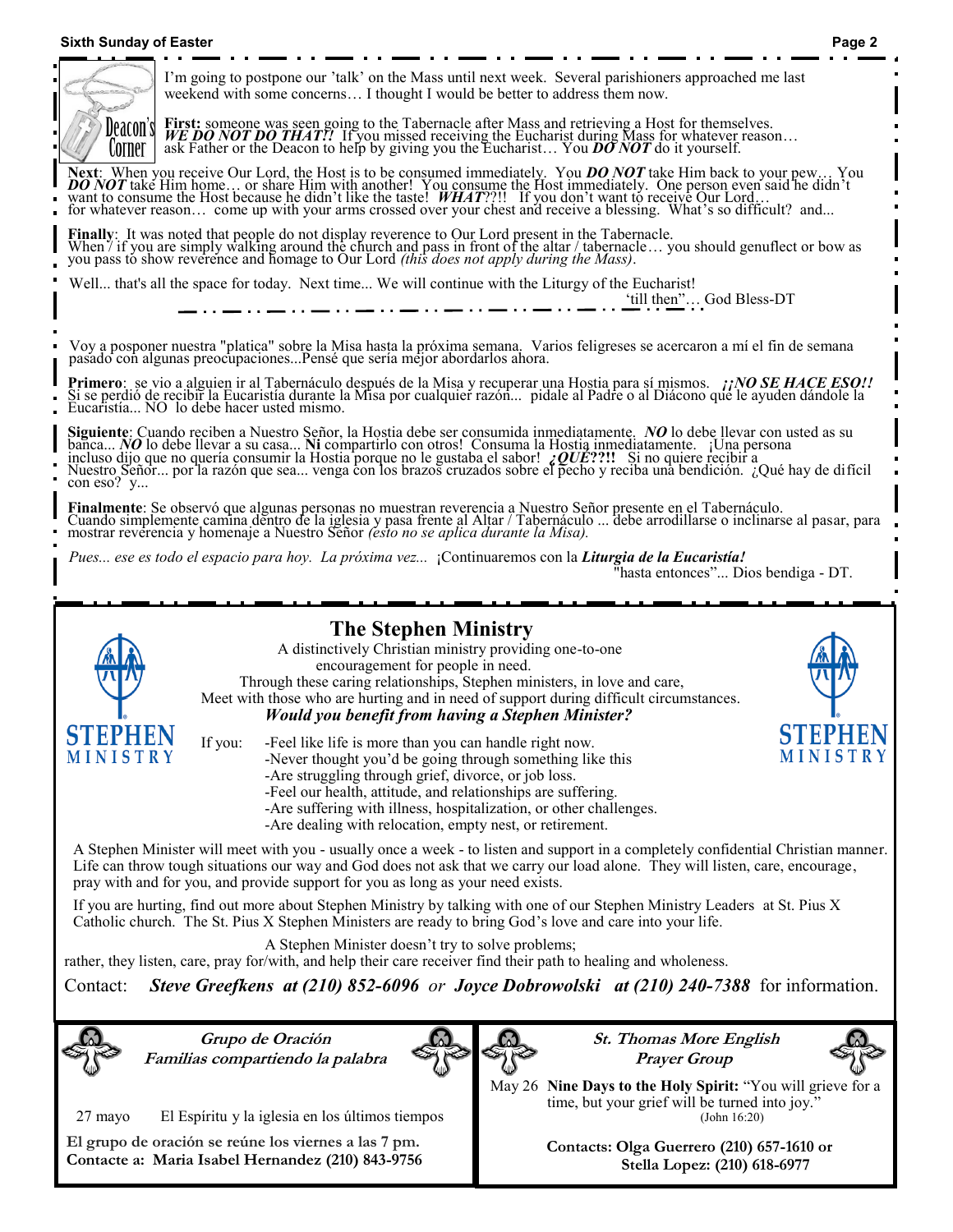| A NOVENA TO THE HOLY SPIRIT |  |  |
|-----------------------------|--|--|
|                             |  |  |

The novena in honor of the Holy Spirit is the oldest of all novenas since it was first made at the directions of Our Lord Himself when He sent His Apostles back to Jerusalem to await the coming of the Holy Spirit on the first Pentecost. It is still the only novena prescribed by the Church.

Addressed to the Third Person of the Blessed Trinity,

it is a powerful plea for the light and strength and love so sorely needed by every Christian.

Though this novena can be prayed any time of year, it is traditionally prayed from the Friday after Ascension Thursday *(this year May 27th)* until the Saturday before Pentecost.

> For those interested in praying this Novena, you can find a version of it at: **https://www.ewtn.com** From there, click on 'Catholicism' and then 'Devotions' In addition to the Novena to the Holy Spirit, You will find many Novenas, Litanies, other prayers, etc… available as well.

> > *ENJOY!!*

## *A big "Thank You"*

To everyone who so generously helped to make the choir's (Coro Alegria) fundraiser a big success! These funds are going towards the cost of the renovation of the Rectory Meeting Room and purchasing of furniture. Please, especially patronize two of our doners *(The Longhorn Cafe & Starbucks Cafe & Coffee Shop)* who so generously supported our fundraiser. *(Both businesses located in the Rittiman / Harry Wurzbach intersection*).



*Again, thank You for your support!*





A todos los que tan generosamente ayudaron a hacer que la recaudación de fondos del coro (Coro Alegría) fuera un gran éxito! Estos fondos se destinan al coste de la renovación de la Sala de Juntas de la Rectoría y a la compra de mobiliario. Por favor, especialmente patrocine a dos de nuestros donantes *(The Longhorn Cafe y Starbucks Cafe & Coffee Shop)* que tan generosamente apoyaron nuestra recaudación

de fondos. *(Ambos negocios ubicados en la intersección Rittiman / Harry Wurzbach).*

*Una vez más, gracias por su apoyo!*



*Scholarships are still available up to \$1500 off tuition.*